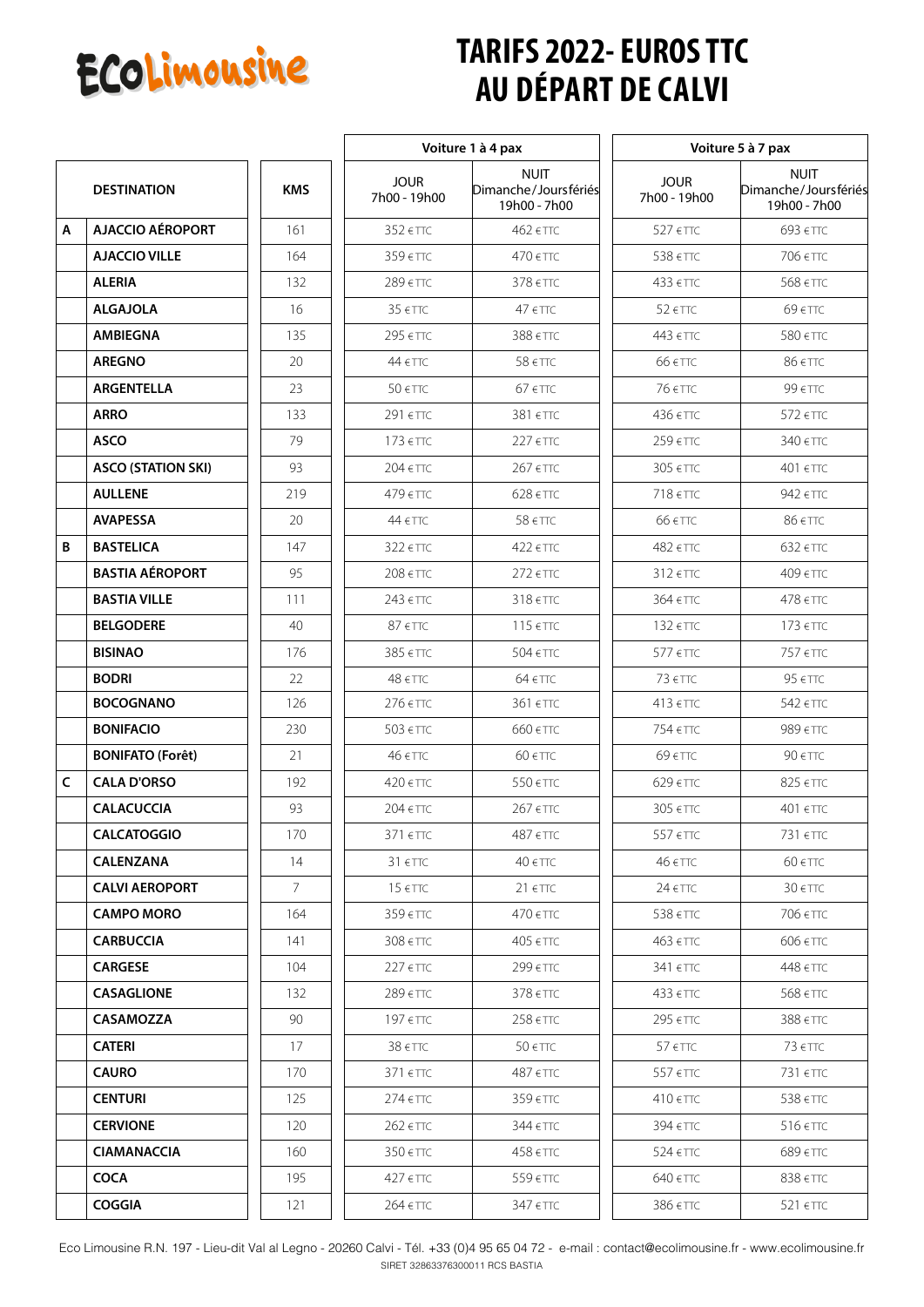

## **TARIFS 2022 - EUROS TTC AU DÉPART DE CALVI**

 $\overline{\phantom{a}}$ 

|   |                           |                 | Voiture 1 à 4 pax           |                                                     | Voiture 5 à 7 pax           |                                                     |
|---|---------------------------|-----------------|-----------------------------|-----------------------------------------------------|-----------------------------|-----------------------------------------------------|
|   | <b>DESTINATION</b>        | <b>KMS</b>      | <b>JOUR</b><br>7h00 - 19h00 | <b>NUIT</b><br>Dimanche/Joursfériés<br>19h00 - 7h00 | <b>JOUR</b><br>7h00 - 19h00 | <b>NUIT</b><br>Dimanche/Joursfériés<br>19h00 - 7h00 |
|   | <b>COGNOCOLI</b>          | 185             | $404$ $\in$ TTC             | 530 € TTC                                           | 607 € TTC                   | 796 € TTC                                           |
|   | <b>COL DE BAVELLA</b>     | 192             | 420 € TTC                   | 550 € TTC                                           | 629 € TTC                   | 825 € TTC                                           |
|   | <b>COL DE LA CROIX</b>    | 52              | $114$ $\in$ TTC             | 149 € TTC                                           | 171 € TTC                   | $224$ $\epsilon$ TTC                                |
|   | <b>CORBARA</b>            | 23              | 50 € TTC                    | $67$ $\epsilon$ TTC                                 | 76 € TTC                    | 99 € TTC                                            |
|   | <b>CORRANO</b>            | 172             | 376 € TTC                   | 494 € TTC                                           | 563 € TTC                   | 740 € TTC                                           |
|   | <b>CORTE</b>              | 85              | 186 € TTC                   | 244 € TTC                                           | 279 € TTC                   | 365 <sub>v</sub>                                    |
|   | <b>COSTA</b>              | 44              | 97 € TTC                    | $127$ $\epsilon$ TTC                                | 145 € TTC                   | 190 € TTC                                           |
|   | <b>COTI CHIAVARI</b>      | 387             | 411 € TTC                   | 539 € TTC                                           | 616 € TTC                   | 808 € TTC                                           |
|   | <b>CUTTOLI</b>            | 330             | 350 € TTC                   | 458 € TTC                                           | 524 € TTC                   | 689 € TTC                                           |
| D | <b>DAVIA (Marine)</b>     | 22              | $48 \text{ fT}$             | $64 \in TTC$                                        | $73$ $\epsilon$ TTC         | 95 € TTC                                            |
| E | <b>EVISA</b>              | 96              | $210$ $\epsilon$ TTC        | 275 € TTC                                           | 315 € TTC                   | 414 € TTC                                           |
|   | <b>ERBALUNGA</b>          | 119             | 260 € TTC                   | 342 € TTC                                           | 391 € TTC                   | 512 € TTC                                           |
| F | <b>FELICETO</b>           | 27              | $60$ $\in$ TTC              | 78 € TTC                                            | 88 € TTC                    | 116 € TTC                                           |
|   | <b>FIGARI</b>             | 222             | 485 € TTC                   | 637 € TTC                                           | 728 € TTC                   | 955 € TTC                                           |
|   | <b>FOLELLI</b>            | 100             | 219 € TTC                   | 287 € TTC                                           | 328 € TTC                   | 431 € TTC                                           |
|   | <b>FORCIOLI</b>           | 192             | 420 € TTC                   | 550 € TTC                                           | 629 € TTC                   | 825 € TTC                                           |
|   | <b>FRANCARDO</b>          | 72              | $157$ $\in$ TTC             | 207 € TTC                                           | 236 € TTC                   | 310 € TTC                                           |
|   | <b>FRASSETO</b>           | 189             | 413 € TTC                   | 542 € TTC                                           | 620 € TTC                   | $813$ $\in$ TTC                                     |
| G | <b>GALERIA</b>            | 32              | $70$ $\in$ TTC              | 93 $\epsilon$ TTC                                   | $105$ $\epsilon$ TTC        | 139 € TTC                                           |
|   | <b>GHISONNACIA</b>        | 146             | $320$ $\epsilon$ TTC        | $419$ $\epsilon$ TTC                                | 479 € TTC                   | 628 € TTC                                           |
|   | <b>GHISONI</b>            | 125             | 274 € TTC                   | 359 € TTC                                           | 410 € TTC                   | 538 € TTC                                           |
|   | <b>GOLF DU REGINU</b>     | 32              | 70 € TTC                    | 93 $\epsilon$ TTC                                   | 105 € TTC                   | 139 € TTC                                           |
|   | <b>GROSSETO</b>           | 183             | 400 € TTC                   | 525 € TTC                                           | 599 € TTC                   | 787 € TTC                                           |
|   | <b>GUAGNO LES BAINS</b>   | 121             | 264 € TTC                   | $347$ $\in$ TTC                                     | 397 € TTC                   | $521$ $\epsilon$ TTC                                |
|   | <b>GUARGUALE</b>          | 187             | 409 € TTC                   | 537 € TTC                                           | $613$ $\in$ TTC             | $804 \text{ fTTC}$                                  |
|   | <b>GUITERRA LES BAINS</b> | 172             | $376$ $\in$ TTC             | 494 € TTC                                           | 563 € TTC                   | 740 € TTC                                           |
| L | <b>ILE-ROUSSE</b>         | 24              | $52$ $\epsilon$ TTC         | 69 € TTC                                            | 79 € TTC                    | $103$ $\in$ TTC                                     |
|   | <b>ISOLELLA</b>           | 173             | $378$ $\in$ TTC             | 496 € TTC                                           | 568 € TTC                   | 744 € TTC                                           |
| Г | LAMA                      | 50              | $110$ $\in$ TTC             | 144 € TTC                                           | 165 € TTC                   | $216 \text{ ET}$                                    |
|   | <b>LAVATOGGIO</b>         | 16              | $35 \text{ f}$              | $47 \text{ fT}$                                     | $52$ $\epsilon$ TTC         | 69 € TTC                                            |
|   | <b>LETIA</b>              | 110             | 241 € TTC                   | $316$ $\in$ TTC                                     | 361 € TTC                   | 473 € TTC                                           |
|   | <b>LEVIE</b>              | 210             | $459$ $\in$ TTC             | $602$ $\in$ TTC                                     | 688 € TTC                   | 904 € TTC                                           |
|   | <b>LOZARI</b>             | 32              | $70$ $\epsilon$ TTC         | $93$ $\in$ TTC                                      | 105 € TTC                   | $139$ $\in$ TTC                                     |
|   | LOZZI                     | 98              | $215$ $\epsilon$ TTC        | 281 € TTC                                           | $322$ $\epsilon$ TTC        | $422$ $\epsilon$ TTC                                |
|   | <b>LUMIO</b>              | 10 <sup>°</sup> | $23 \text{ f}$              | $29$ $\epsilon$ TTC                                 | $33$ $\epsilon$ TTC         | $43$ $\in$ TTC                                      |
| M | <b>MACINAGGIO</b>         | 146             | $320$ $\in$ TTC             | $419$ $\in$ TTC                                     | 479 € TTC                   | $628$ $\in$ TTC                                     |
|   | <b>MANSO</b>              | 40              | $87 \text{ fT}$             | $115$ $\epsilon$ TTC                                | 132 € TTC                   | $173$ $\epsilon$ TTC                                |
|   | <b>MARIGNANA</b>          | 90              | 197 € TTC                   | 258 € TTC                                           | 295 €TTC                    | 388 € TTC                                           |

Eco Limousine R.N. 197 - Lieu-dit Val al Legno - 20260 Calvi - Tél. +33 (0)4 95 65 04 72 - e-mail : contact@ecolimousine.fr - www.ecolimousine.fr SIRET 32863376300011 RCS BASTIA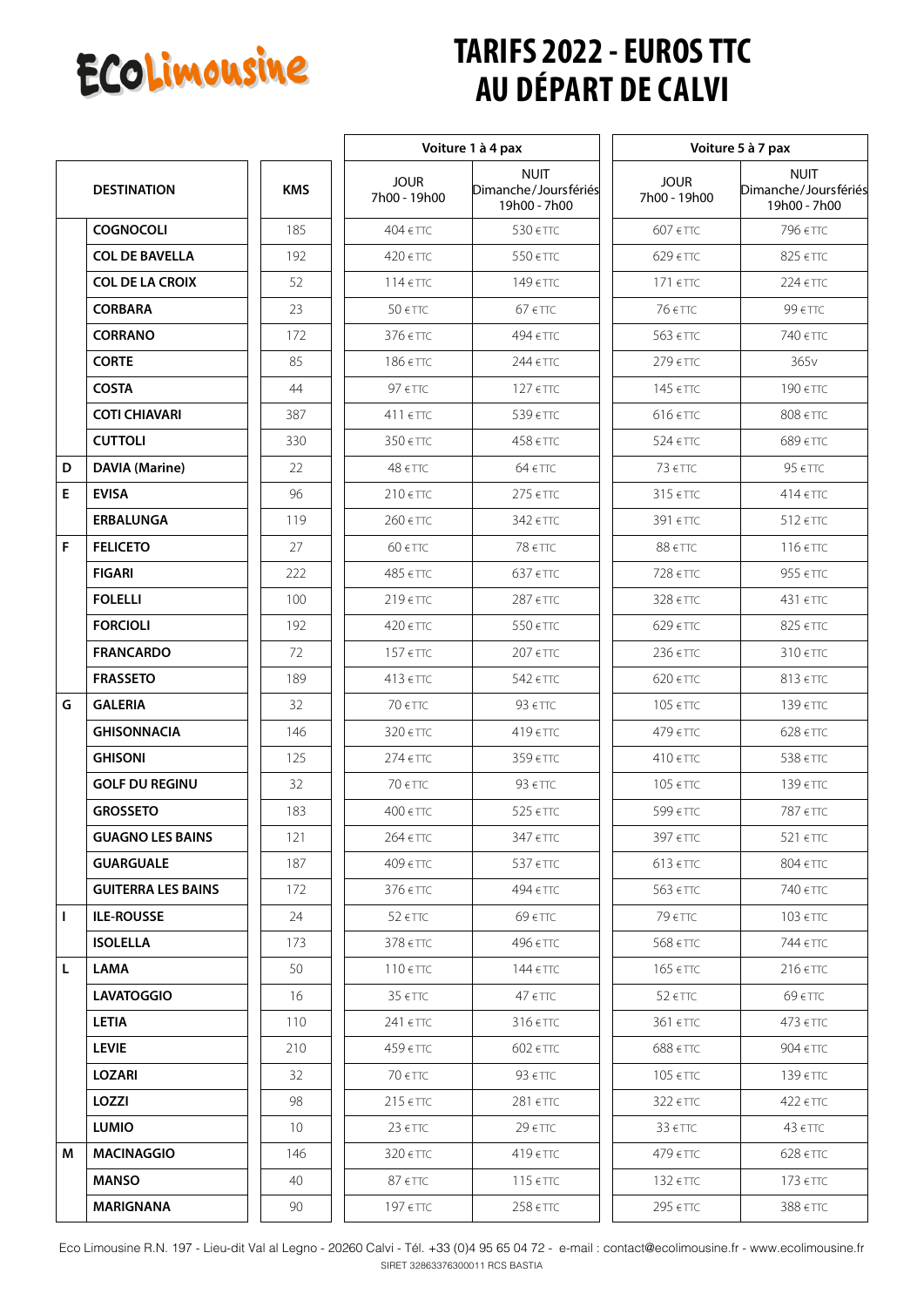

## **TARIFS 2022 - EUROS TTC AU DÉPART DE CALVI**

 $\overline{\phantom{a}}$ 

|   |                         |            | Voiture 1 à 4 pax           |                                                     | Voiture 5 à 7 pax           |                                                     |
|---|-------------------------|------------|-----------------------------|-----------------------------------------------------|-----------------------------|-----------------------------------------------------|
|   | <b>DESTINATION</b>      | <b>KMS</b> | <b>JOUR</b><br>7h00 - 19h00 | <b>NUIT</b><br>Dimanche/Joursfériés<br>19h00 - 7h00 | <b>JOUR</b><br>7h00 - 19h00 | <b>NUIT</b><br>Dimanche/Joursfériés<br>19h00 - 7h00 |
|   | <b>MONCALE</b>          | 15         | 33 € TTC                    | $43 \text{ } \in \text{TTC}$                        | 49 € TTC                    | 65 € TTC                                            |
|   | <b>MONTICELLO</b>       | 28         | $62$ $\in$ TTC              | $81 \text{ f}$                                      | 93 € TTC                    | 120 € TTC                                           |
|   | <b>MONTEGROSSO</b>      | 16         | $35 \text{ f}$              | $47 \text{ fT}$                                     | 52 € TTC                    | 69 € TTC                                            |
|   | <b>MORIANI</b>          | 108        | 236 € TTC                   | 310 € TTC                                           | 355 € TTC                   | 465 € TTC                                           |
|   | <b>MURATO</b>           | 84         | 184 € TTC                   | 241 € TTC                                           | 276 € TTC                   | 361 € TTC                                           |
|   | <b>MURO</b>             | 23         | 50 € TTC                    | $67 \in TTC$                                        | 76 € TTC                    | 99 € TTC                                            |
| N | <b>NONZA</b>            | 88         | 192 € TTC                   | 253 € TTC                                           | 289 € TTC                   | 378 € TTC                                           |
| O | <b>OCCHIATANA</b>       | 43         | 95 € TTC                    | 124 € TTC                                           | 141 € TTC                   | 186 € TTC                                           |
|   | <b>OLETTA</b>           | 76         | 167 € TTC                   | 219 € TTC                                           | 250 € TTC                   | 327 € TTC                                           |
|   | <b>OLMETO</b>           | 209        | 457 € TTC                   | 600 € TTC                                           | 685 € TTC                   | 899 € TTC                                           |
|   | <b>OLMI CAPPELLA</b>    | 48         | 105 € TTC                   | 139 € TTC                                           | 157 € TTC                   | 207 € TTC                                           |
|   | <b>OSANI</b>            | 55         | 120 € TTC                   | 158 € TTC                                           | 181 €TTC                    | 237 € TTC                                           |
|   | <b>OSPEDALE (Forêt)</b> | 208        | 454 € TTC                   | 596 € TTC                                           | 682 € TTC                   | 895 € TTC                                           |
|   | <b>OSTRICONI</b>        | 37         | 81 € TTC                    | 106 € TTC                                           | 121 €TTC                    | 160 € TTC                                           |
|   | <b>OTA</b>              | 79         | 173 € TTC                   | 227 €TTC                                            | 259 € TTC                   | 340 € TTC                                           |
| P | <b>PAESE DI LAVA</b>    | 171        | 374 € TTC                   | 491 € TTC                                           | 560 € TTC                   | 736 € TTC                                           |
|   | <b>PARADELLA</b>        | 10         | $23 \text{ f}$              | 29 € TTC                                            | 33 € TTC                    | $43 \text{ } \in$ TTC                               |
|   | <b>PATRIMONIO</b>       | 77         | 169 € TTC                   | 221 € TTC                                           | 253 € TTC                   | 331 € TTC                                           |
|   | PERI                    | 152        | 332 € TTC                   | 436 € TTC                                           | 499 € TTC                   | 654 € TTC                                           |
|   | PETRETO BICHISANO       | 197        | 431 € TTC                   | 565 € TTC                                           | 646 € TTC                   | 847 € TTC                                           |
|   | PIETRALBA               | 55         | 120 € TTC                   | 158 € TTC                                           | 181 € TTC                   | 237 € TTC                                           |
|   | <b>PIANA</b>            | 88         | 192 € TTC                   | 253 € TTC                                           | 289 € TTC                   | $378$ $\epsilon$ TTC                                |
|   | <b>PIEDICROCE</b>       | 93         | 204 € TTC                   | 267 € TTC                                           | 305 € TTC                   | 401 € TTC                                           |
|   | <b>PIETROSO</b>         | 119        | $260$ $\in$ TTC             | $342$ $\in$ TTC                                     | 391 €TTC                    | $512$ $\in$ TTC                                     |
|   | <b>PIGNA</b>            | 25         | $56 \in TTC$                | $72$ $\epsilon$ TTC                                 | $82$ $\epsilon$ TTC         | $107$ $\epsilon$ TTC                                |
|   | <b>PILA CANALE</b>      | 187        | 409 € TTC                   | $537$ $\in$ TTC                                     | $613$ $\in$ TTC             | 804 € TTC                                           |
|   | <b>PONTE LECCIA</b>     | 64         | $140$ $\in$ TTC             | 183 € TTC                                           | $210$ $\epsilon$ TTC        | $275$ $\epsilon$ TTC                                |
|   | <b>PORTICCIO</b>        | 169        | 369 € TTC                   | 485 € TTC                                           | 554 € TTC                   | 727 € TTC                                           |
|   | <b>PORTO</b>            | 74         | 162 € TTC                   | $212$ $\epsilon$ TTC                                | 243 € TTC                   | $318$ $\in$ TTC                                     |
|   | PORTO POLLO             | 198        | $433$ $\in$ TTC             | 568 € TTC                                           | 649 € TTC                   | 851 € TTC                                           |
|   | PORTO-VECCHIO           | 202        | 441 € TTC                   | 579 € TTC                                           | 662 € TTC                   | 868 € TTC                                           |
|   | <b>PROPRIANO</b>        | 218        | $476$ $\in$ TTC             | $625$ $\in$ TTC                                     | $715$ $\in$ TTC             | $938$ $\in$ TTC                                     |
|   | <b>PUNTA DI SPANU</b>   | 17         | $38 \text{ fT}$             | $50 \in TTC$                                        | 57 €TTC                     | $73$ $\epsilon$ TTC                                 |
| R | <b>RENNO</b>            | 103        | $225$ $\epsilon$ TTC        | 296 € TTC                                           | 338 € TTC                   | 443 € TTC                                           |
|   | <b>REZZA</b>            | 164        | $359$ $\in$ TTC             | 470 € TTC                                           | $538$ $\in$ TTC             | 706 € TTC                                           |
|   | <b>ROSAZIA</b>          | 128        | $280$ $\in$ TTC             | 368 € TTC                                           | 420 € TTC                   | 550 € TTC                                           |
| S | <b>SAGONE</b>           | 117        | $256$ $\in$ TTC             | $335$ $\in$ TTC                                     | 384 € TTC                   | $503$ $\in$ TTC                                     |
|   | SAINT-FLORENT           | 70         | $153$ $\in$ TTC             | $201$ $\in$ TTC                                     | $229$ $\in$ TTC             | $301$ $\in$ TTC                                     |

Eco Limousine R.N. 197 - Lieu-dit Val al Legno - 20260 Calvi - Tél. +33 (0)4 95 65 04 72 - e-mail : contact@ecolimousine.fr - www.ecolimousine.fr SIRET 32863376300011 RCS BASTIA